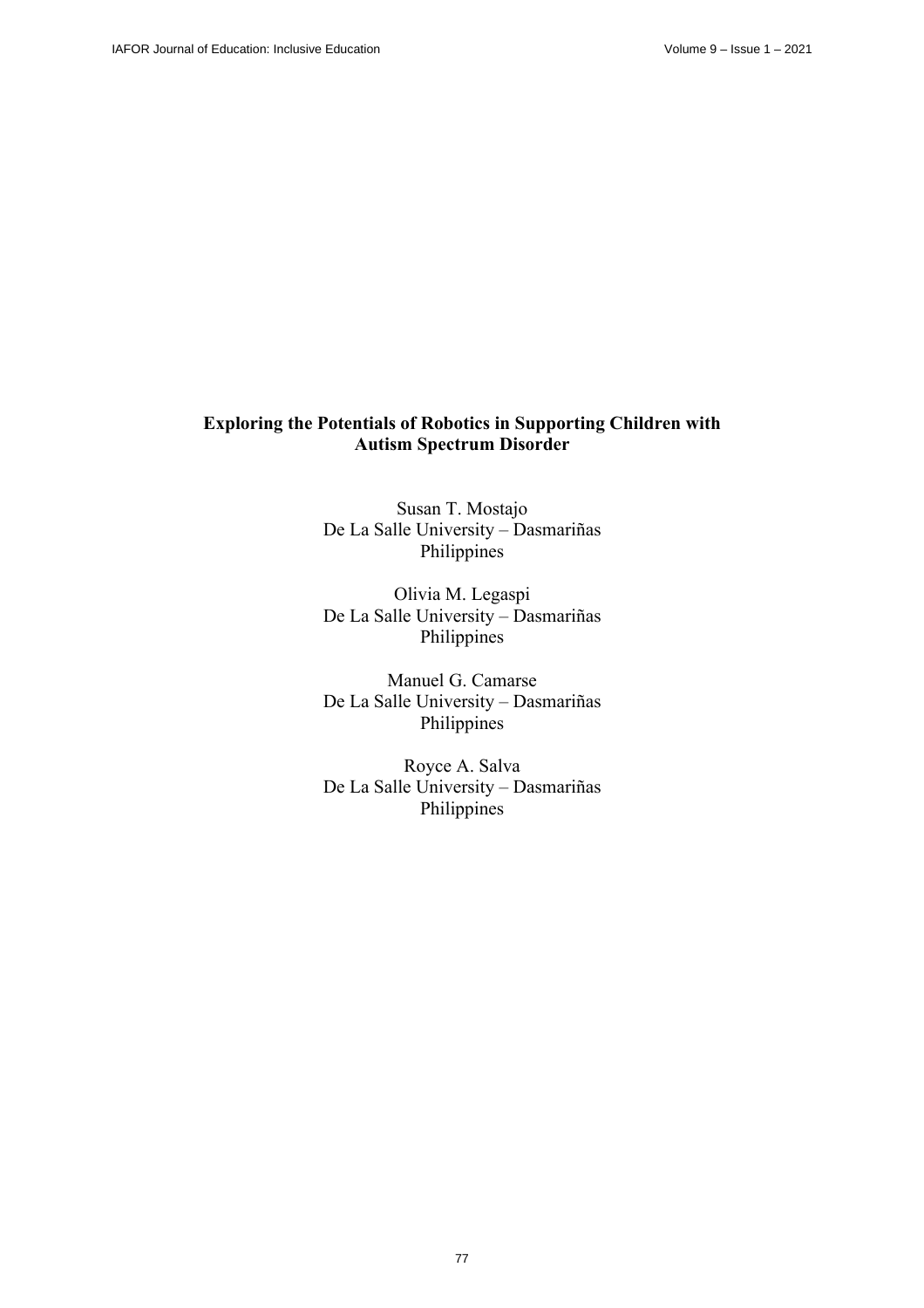### **Abstract**

Technological advances have facilitated robots to perform a variety of human-like functions which have steered the interest of educators, researchers, and practitioners to discover the potential advantage of using robots as an intervention for individuals with autism spectrum disorder. Through meta-analysis, this study provides research-based information with regards to the potentials of robotics in supporting children with the disorder, particularly with regard to their skills and its implications to their learning performance. A total of twenty-five peerreviewed articles published in international journals are included - the majority of them use humanoid robots with social skills as the focus of their study. The majority of these articles declare the commendable potentiality of utilizing robots in supporting children with autism spectrum disorder to improve their target skills and enhance their present level of performance. It is recommended that future studies could investigate the use of robotics in an inclusive educational setting focused on the supervision and improvement of cognitivebehavioral skills of children under the spectrum.

*Keywords*: autism, humanoid, learning performance, meta-analysis, robots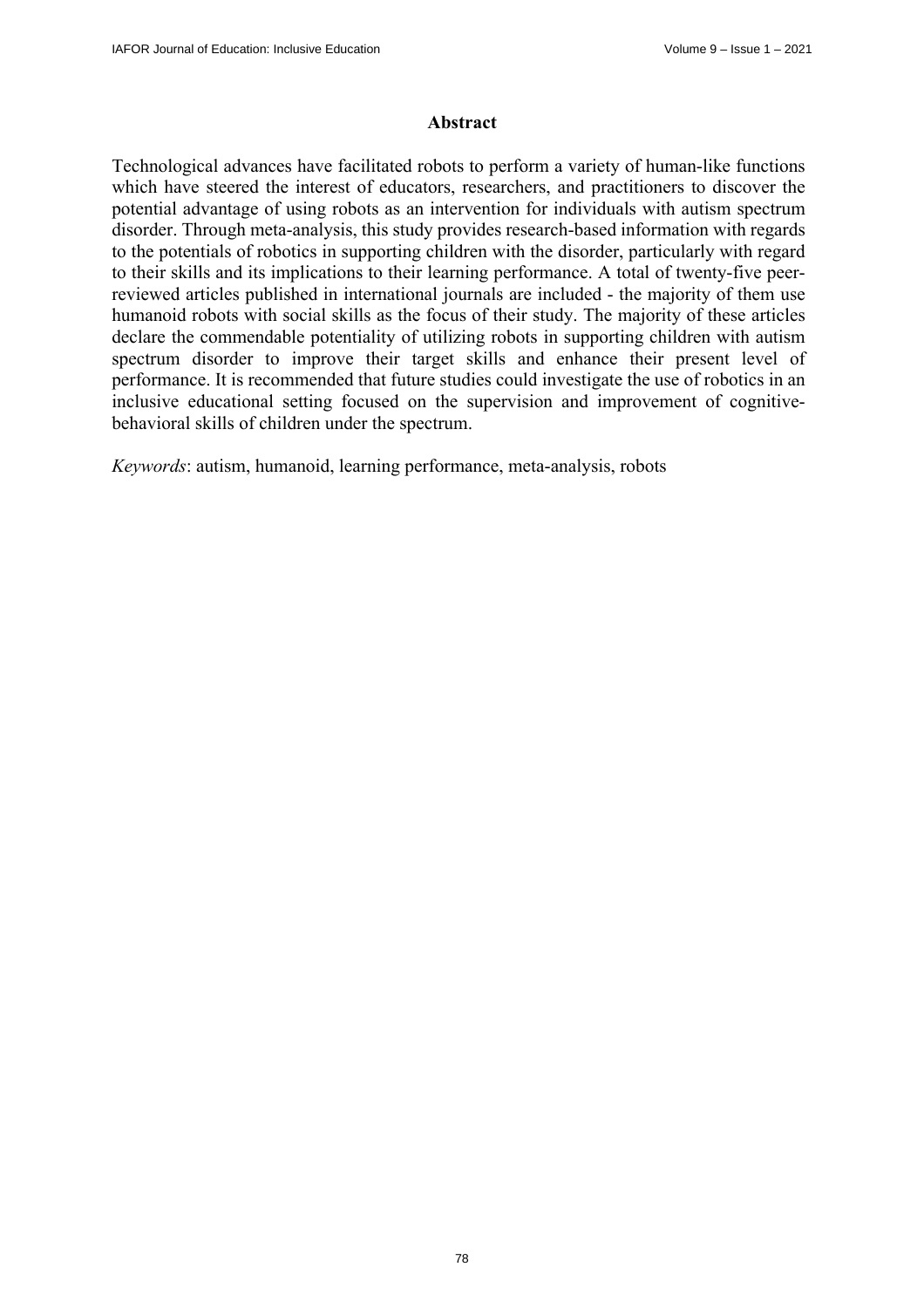#### **Introduction**

The World Health Organization [WHO] defines autism spectrum disorder (ASD) as a gamut of mild to severe conditions with "impaired social behavior, communication and language, and a narrow range of interests and activities that are both unique to the individual and carried out repetitively" (WHO, 2019, para 1). The prevalence of young learners being diagnosed with ASD continues to rise every year. This could be accounted for by expanded diagnostic criteria, improved assessment tools, or even increased societal awareness that several advocacy groups have championed over the last decades. The WHO (2019), in particular, published that one in 160 children is identified as having ASD, which concerns countries in the world regardless of economic stability or degree of industrialization. In the United States of America, an estimate of 222 per 10,000 children have the said condition, for Asian countries like Japan and China, there are 181 and 23 in 10,000 children, while for European territories comprising Belgium, the Netherlands, and Germany, it is approximated that 60, 48, and 38 in 10, 000 children are detected of manifesting ASD respectively (Elflein, 2020).

In the fifth edition of the *Diagnostic and Statistical Manual for Mental Disorders (DSM 5*), the most recent edition that the American Psychiatric Association has released, ASD is described as a neurodevelopmental condition manifesting persistent deficits in social competence and notable recurring behaviors that significantly affect the other domains of functioning (American Psychiatric Association [APA], 2013). Considering these characteristics, it can be concluded that implications could be present in the learning performance of children with ASD. Their lack of socio-emotional reciprocity can hamper special and general education teachers from making collaborative learning feasible. Due to the existence of stereotyped motor movements in some children with ASD and the manifestation of difficulties in processing sensory information, acquiring meaningful academic experience could be challenging for them. This is confirmed in the work of Sanz-Cervera et al. (2017), declaring that children who are diagnosed with ASD are more likely to display issues related to sensory and higher functioning in the school settings. The struggles of children with ASD to receive and respond to a specific sensory stimulus may impact their academic performance and learning experiences in school.

A study by Kumazaki et al. (2019) claimed that children who have ASD often deliver better performance when a robot is present and is accompanied by a human partner. The results of this research revealed an intensified social communication ability of the participants involved, whose ages ranged from five to six. This situation pushes both the special education and general education teachers in trying several pedagogical methods to stop this from happening. Extended efforts are even being exhausted outside school hours to assure families that teachers are doing their job the best way possible. Evidence-based techniques are being tested one after another to ascertain that no children with ASD would be left behind, resulting in teachers and researchers exploring the potentiality of technology-driven interventions. Several experts have already seen this enormous invasion of technology in special and inclusive education as a powerful tool. Specifically, the help of assistive devices such as sensory aids, computer software, and augmentative and alternative communication has shown some effectiveness in improving the present level of functioning of students with special needs. Learners with ASD benefit also from other latest advancements in technology such as robotics, as it enables children in the spectrum to respond to feedbacks when exposed to social contexts and interactive settings. Robotics are progressively becoming the center of attention in the realm of educational and clinical research. It is now being used to assist children with ASD, and studies are revealing positive reviews regarding this matter.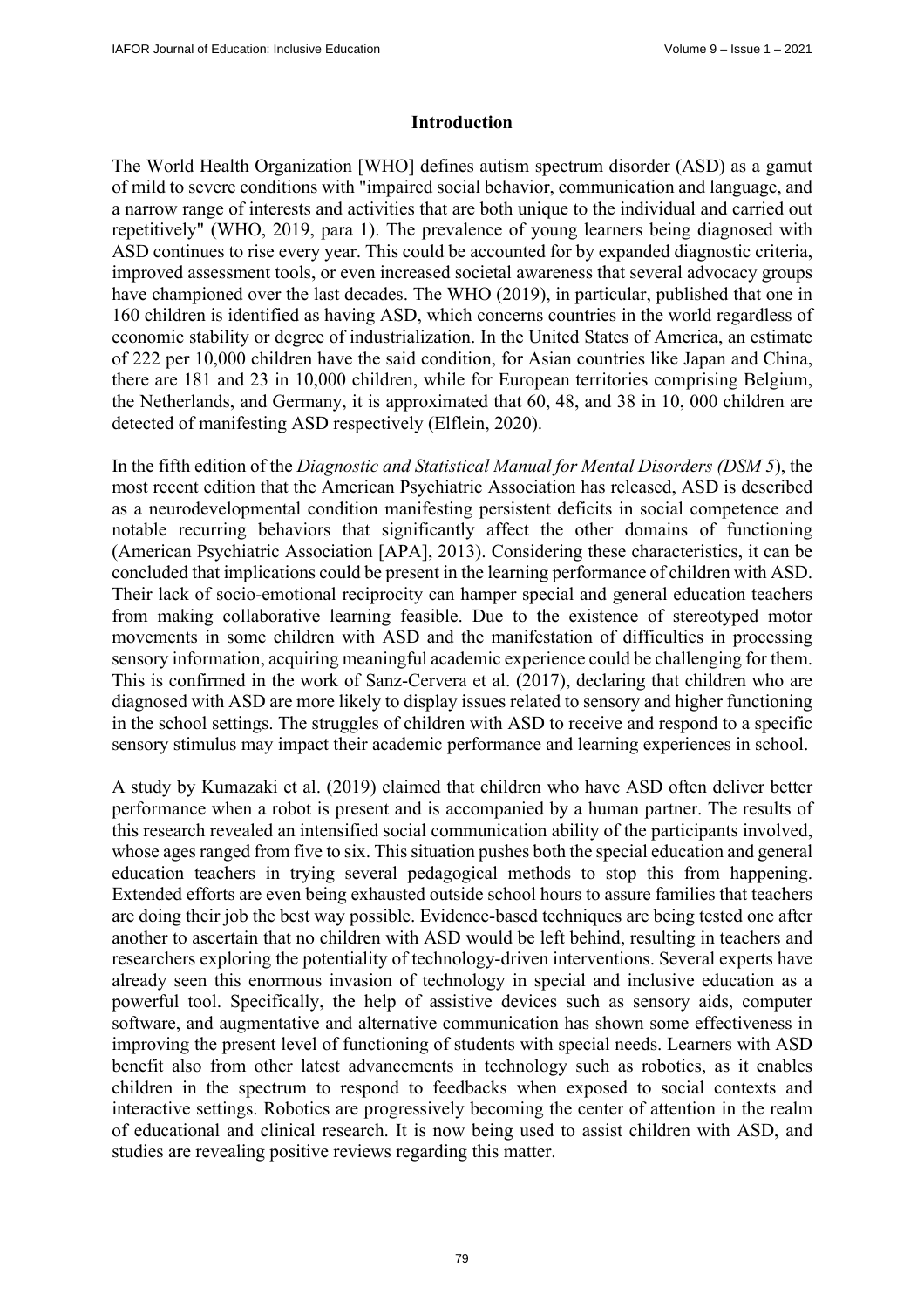On the other hand, like any other emerging tool or technique, robotics is criticized for its limitations in transferring skills and supporting learners with ASD to succeed in school further. Citing the work of Alcorn et al. (2019), arguments were given focusing on three conclusive points: robots being perceived as unspontaneous yet freely participative in responses; robots performing a similar function to existing tools and, therefore, seen as indifferent to what teachers are currently using in the classroom; and the need for robots to be subjected to personalization depending on the curricular aims to target prior its adoption. The argument raised in this research somewhat balances the overwhelming remarks of other researchers in the utilization of specified technology in the classroom. The same authors emphasize that although the use of robots is likely to deliver intricate cost-benefit trade-offs and might intensify the readiness level of children to process information, it may also inhibit them from interacting with their teachers and peers, thus leaving a gap for educators and practitioners to decide if robotics could realistically result in statistically significant outcomes in the learning process of children with ASD, especially in the context of inclusive education.

The identified gap and the mixed results disclosed above paved the way for the present researchers to conduct a systematic review of literature. Considering the newly available studies focusing on robotics from 2016 to the present, the researchers examined the possible implications of its effect on the learning performance of children under the spectrum with the perspective that even though ASD is not a learning disability, it can still impact on students' learning. The consolidated peer-reviewed research studies were thoroughly scrutinized to explore the possibilities of employing robotics in inclusive educational and clinical settings. Hence, the following specific questions were asked:

(1) What is the typology of the robots used in assisting children with ASD in terms of type, target age of the participant/s, and the participants' level of disability?

(2) What are the effects of robotics in supporting children with ASD?;

(3) What could be the implications of these effects to the learning performance of children with ASD?

#### **Methodology**

This study was conducted using the meta-analysis method through the accumulation of information, knowledge, and research findings. According to Gurevitch et al. (2018), metaanalysis has two distinct central goals, and the first "is to assess the evidence for the effectiveness of specific interventions…often over a relatively small number of studies (fewer than about 25). The second, quite different, fundamental goal is to reach broad generalizations across larger numbers of study outcomes" (p. 176). The researchers systematically combined significant data from several articles selected to develop more complex analyses and come up with several inferences and conclusions. Several international studies with valid and reliable results were included following the inclusion criteria. The goal of employing meta-analysis as a research method was taken into consideration in this current study to establish pertinent results and recommendations. Consequently, this research examined 25 studies in total that explored the potentials of robotics in supporting children with ASD, the latter goal was intended to appraise how robotics could be an impactful tool in involving children under the spectrum in the general education setting. The study, likewise, aimed to "estimate the heterogeneity of the effects, which indicates the consistency of the effect across studies" (Cheung & Vijayakumar, 2016, p. 122).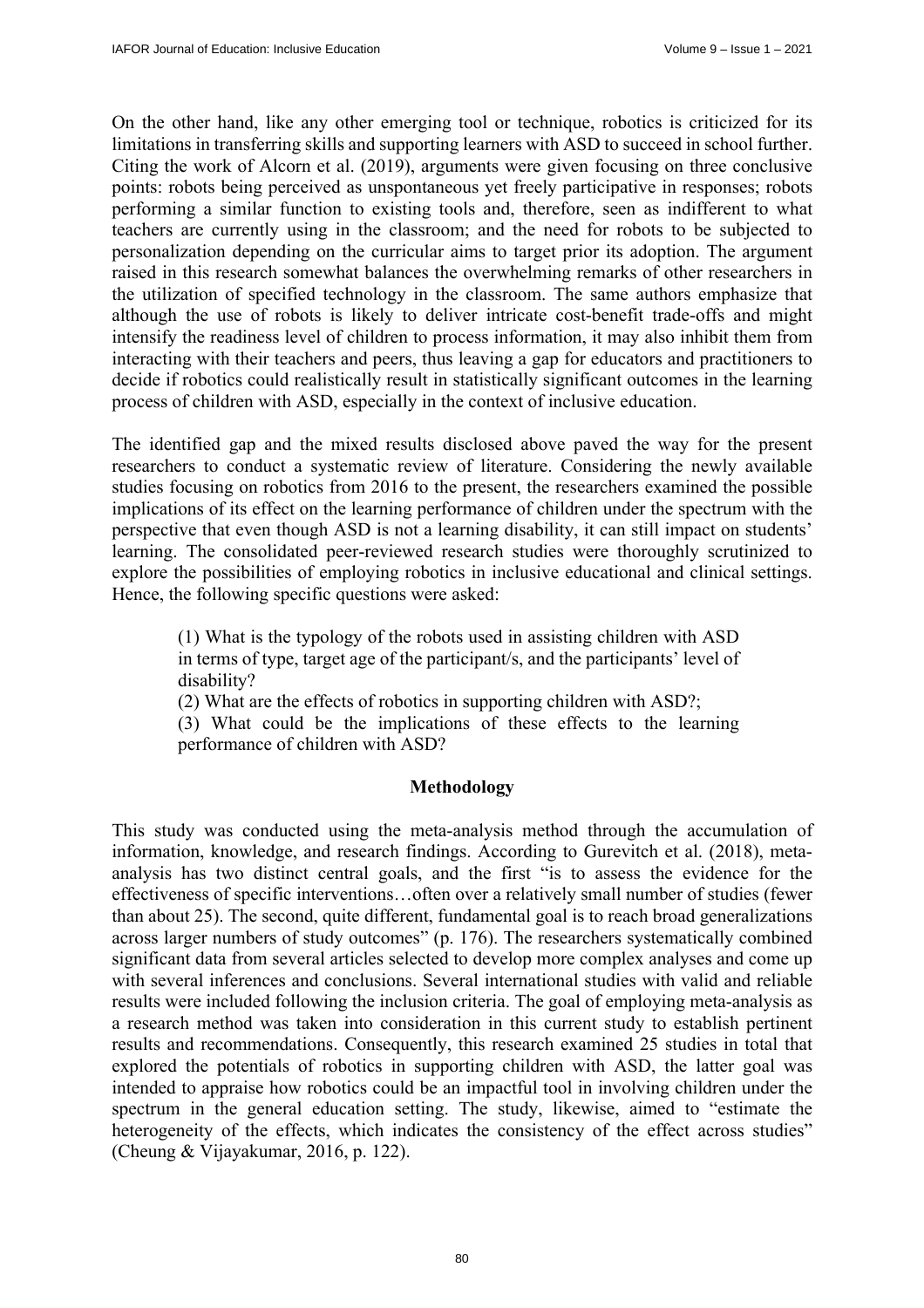## **Inclusion Criteria**

The criteria used for studies that were included in this recent study are:

- (a) it has to be an article published in a peer-reviewed journal;
- (b) its publication should be between 2016 -2020;
- (c) at least one participant of the study is a child with ASD;
- (d) the study used robotics in supporting child/ren with ASD;
- (e) there is/are specific skill/s for improvement addressed in the study.

### **Data Analysis**

The appropriate form specifically designed for this study was developed by the researchers. This form examined individual studies found in the research, aligned with meta-analysis and its suitability, compared the studies, and determined the statistical information and narrative data used in the research. Homogeneity was determined and differences between the studies were analyzed. The result sections of the included papers were examined for recurring ideas in the findings that were stated as criteria for potentials. These findings were analyzed using a meta-summary technique. Recurring ideas in the findings were labeled into criteria for potentials and the frequency of the found criteria was examined. This was done to develop a more accurate appraisal of the support of robotics to children with ASD in terms of skill development and its implication to their learning performance despite their sensory processing difficulty. Different variables were identified in which the potentials of robotics in supporting children with ASD were addressed. Analyses of these variables were made, and their results were reported. In this research, the authors focused not on the statistical significance of individual studies, but on the magnitude of the effects of robots in supporting children with ASD.

# **Results and Discussion**

Research Question 1. What is the typology of the robots used in assisting children with ASD in terms of (a) type and (b) target age and level of disability?

| <b>Study</b>     | <b>Author</b>                  | <b>Type/Given</b><br>Participant |                                |                                                                                   |
|------------------|--------------------------------|----------------------------------|--------------------------------|-----------------------------------------------------------------------------------|
| <b>Number</b>    |                                | <b>Name of Robot</b>             | Age                            | Level                                                                             |
| 1.               | Aryania et al.<br>(2020)       | Humanoid robot<br>(Arc)          | Nine to 11<br>years old        | With high-functioning ASD<br>and intelligence quotient scores<br>of $\geq 70$     |
| 2.               | Berk-Smeekens<br>et al. (2020) | Humanoid robot<br>(Nao)          | Three to<br>eight years<br>old | With total intelligence quotient<br>scores of $\geq 70$                           |
| 3.               | Pennazio $\&$<br>Fedeli (2019) | Humanoid robot<br>(Nao)          | Nine years<br>old              | With high-functioning ASD,<br>but with cognitive and language<br>deficits         |
| $\overline{4}$ . | Zhang et al.<br>(2019)         | Humanoid robot<br>(Nao)          | Five to<br>eight years<br>old  | With intelligence quotient of<br>104.90                                           |
| 5.               | Conti et al.<br>(2018)         | Humanoid robot<br>(Nao)          | Five to 10<br>years old        | With concomitant<br>manifestations of mild to<br>profound intellectual disability |

Table 1: Characteristics of Robots and the Participants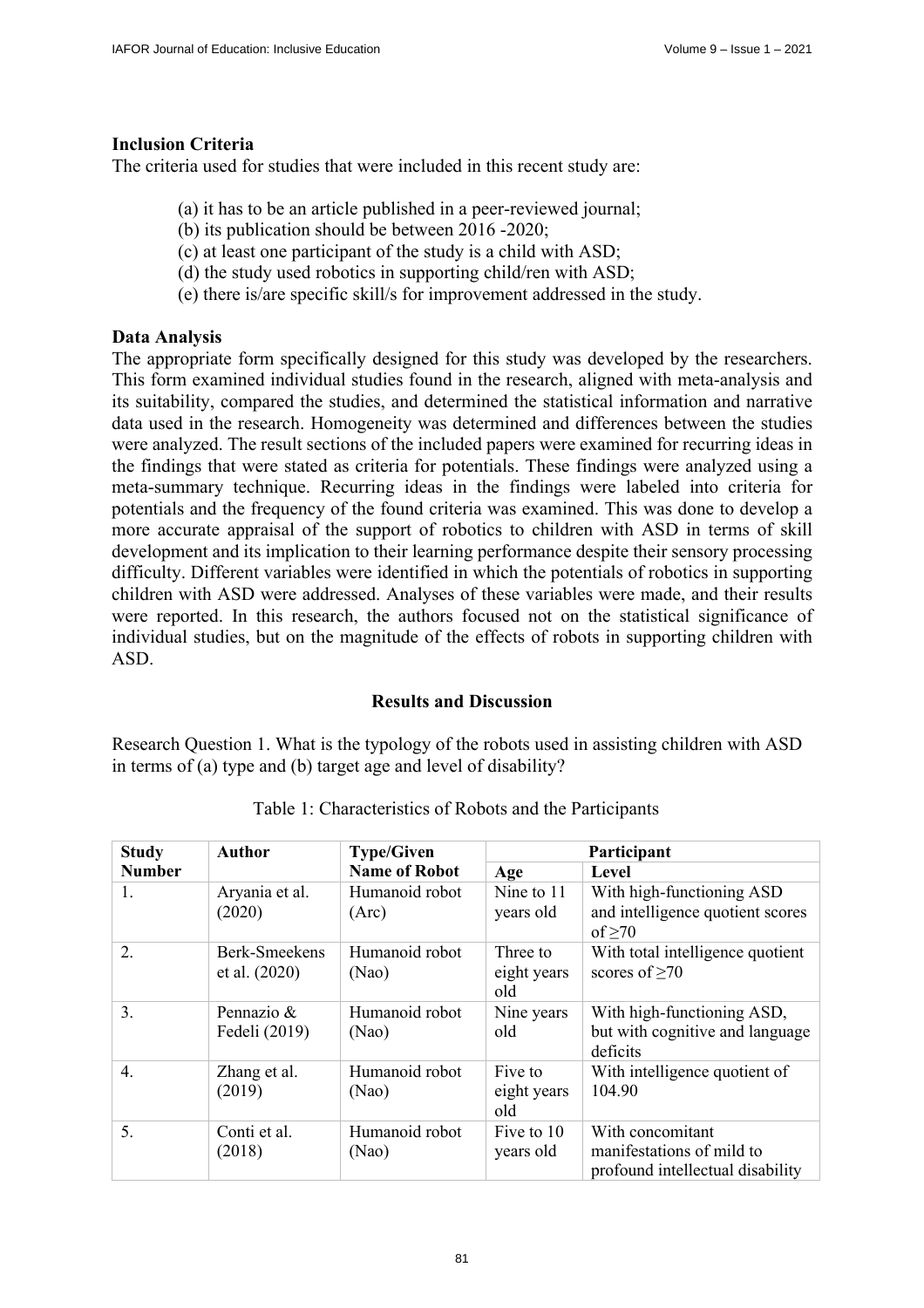| 6.  | Desideri et al.<br>(2018)                | Humanoid robot<br>(Nao)                                                                                | Nine years<br>old              | With severe to profound ASD<br>due to intellectual disability and<br>hearing loss                                           |
|-----|------------------------------------------|--------------------------------------------------------------------------------------------------------|--------------------------------|-----------------------------------------------------------------------------------------------------------------------------|
| 7.  | Feng, Y., Jia, Q.<br>& Wei, W.<br>(2018) | Humanoid robot<br>(Nao)                                                                                | Five to six<br>years old       | Not specified                                                                                                               |
| 8.  | Koch (2018)                              | Humanoid robot                                                                                         | Five to 12<br>years old        | With concomitant<br>manifestations of no to mild<br>cognitive impairment                                                    |
| 9.  | Kumazaki et al.<br>(2017)                | Humanoid robots<br>- Tele-operated                                                                     | 10 to 17<br>years old          | With high-functioning ASD                                                                                                   |
| 10. | Mengoni et al.<br>(2017)                 | Humanoid robot<br>(KASPAR-<br>Kinesics and<br>Synchronisation<br>in Personal<br>Assistant<br>Robotics) | Five to 10<br>years old        | With intelligence quotient<br>scores of $\geq 70$                                                                           |
| 11. | Palestra et al.<br>(2017)                | Humanoid robot<br>(Nao)                                                                                | Eight to 19<br>years old       | With verbal and/or nonverbal<br><b>ASD</b>                                                                                  |
| 12. | Schadenberg et<br>al. (2019)             | Humanoid robot<br>(Zeno)                                                                               | Five to 12<br>years old        | With moderate ASD                                                                                                           |
| 13. | Scassellati et al.<br>(2018)             | Social robot                                                                                           | Six to 12<br>years old         | With nonverbal intelligence<br>quotient scores of $\geq$ 70 (as<br>determined by the Differential<br><b>Ability Scales)</b> |
| 14. | Pennazio (2017)                          | Social robot<br>(IROMEC -<br>Interactive<br>Robotic Social<br>Mediators as<br>Companions)              | Not<br>specified               | With profound ASD                                                                                                           |
| 15. | Simut et al.<br>(2016)                   | Social robot<br>(Probo)                                                                                | Five to<br>seven years<br>old  | With intelligence quotient<br>scores of $\geq$ 70 and performance<br>level of 80 % in a preference<br>under-standing task   |
| 16. | Attawibulkul et<br>al. $(2018)$          | Automatic mobile<br>robot (Bliss)                                                                      | Four to 12<br>years old        | With scores of $\geq 18$ in<br>Pervasive Developmental<br>Disorder Screening<br>Questionnaire                               |
| 17. | Valadão et al.<br>(2016)                 | Automatic mobile<br>robot (Maria)                                                                      | Seven to<br>eight years<br>old | Not specified                                                                                                               |
| 18. | Kumazaki et al.<br>(2018)                | CommU robot                                                                                            | Five to six<br>years old       | Not specified                                                                                                               |
| 19. | Lebersfeld et al.<br>(2019)              | Animal-like robot<br>(SAM - Socially<br>Animated<br>Machine);<br>monkey                                | Four to 14<br>years old        | With severe to high average<br>cognitive abilities                                                                          |
| 20. | Bharatharaj et<br>al. $(2017)$           | Animal-like robot<br>(KiliRo) System<br>Architecture;<br>parrot)                                       | Six to 16<br>years old         | Not specified                                                                                                               |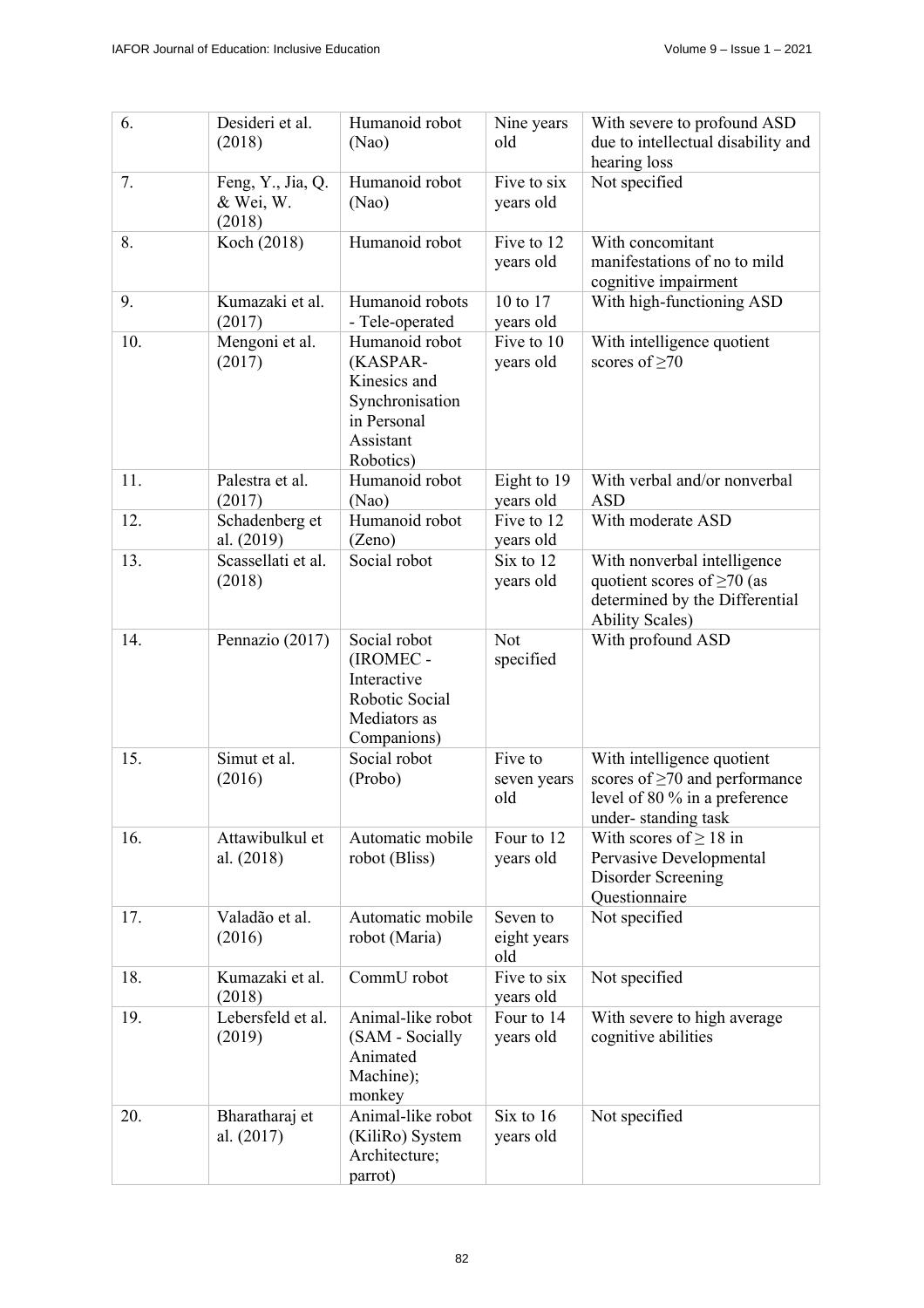| 21. | Fachantidis et<br>al. $(2020)$                        | Three-<br>dimensional<br>educational Lego<br>robot | Nine years<br>old       | With concomitant<br>manifestations of dysgraphia                                                                                                     |
|-----|-------------------------------------------------------|----------------------------------------------------|-------------------------|------------------------------------------------------------------------------------------------------------------------------------------------------|
| 22. | Kärnä, E.,<br>Dindar, K. &<br>Hu, X. (2020)           | Robots with<br>multiple<br>technology              | Six to 12<br>years old  | With concomitant<br>manifestations of intellectual<br>disability                                                                                     |
| 23. | Kostrubiec, V.<br>& Kruck, J.<br>(2020)               | Spherical<br>prototype robot                       | Five to 10<br>years old | With low-functioning ASD                                                                                                                             |
| 24. | Knight, V.,<br>Wright, J. &<br>DeFreese, A.<br>(2020) | Hand-held smart<br>robot (Ozobot)                  | 10 years<br>old         | With mild to moderate ASD<br>and concomitant manifestations<br>of attention<br>deficit/hyperactivity disorder<br>and emotional behavior<br>disorder. |
| 25. | Albo-Canals et<br>al. (2018)                          | Programmable toy<br>robot (Kibo)                   | Six to 14<br>years old  | With severe ASD and cognitive<br>impairments                                                                                                         |

Table 1 shows the characteristics of the robots and the participants of the study. From the 25 articles reviewed, it can be seen that different kinds of robots were used to provide support to children with ASD.

As regards the kinds of robots used, Figure 1 shows that 12 or 48% of the articles utilized humanoid robots in their experiments in handling children with ASD, such as Nao, Arc, Zeno, and KASPAR, and tele-operated robots. Typically, a humanoid robot has a physical appearance that is very appealing to children as it resembles the features of a small child and is also attentive to children (Ismail et al., 2019). Furthermore, Pennazio and Fedeli (2019) emphasized that humanoid robots with favorably interactive features can elicit more responses from children with ASD in terms of distinguishing and duplicating emotions. The presence of a robot resembling a human person, in this case, a small child, is important for children with ASD since they are generally characterized as having deficits in social skills. These robots can function as a playmate and companion to these children and can contribute to the development of their social skills. Cho and Ahn (2016) stated that technologically designed robots could develop suitable social interaction skills and behaviors among students.

The other types used were social robots, automatic mobile robots, animal-like robots, Lego robots, toy robots, CommU robots, and robots that can be held and programmed with multiple technologies. These types normally resemble animals or toys that children with ASD are familiar with. According to Cho and Ahn (2016), the robots may be presented in various designs provided that the purpose for their use is identified to target the deficits of children with ASD, such as improving concentration, facilitating joint attention, and modeling appropriate social behavior.

Moreover, the participants of the articles reviewed were children with ASD from ages three to 19 years old. They had either mild/moderate to severe/profound intellectual ability, low to high functioning ASD, verbal or non-verbal ASD, with cognitive and language impairments, dysgraphia, attention-deficit/hyperactivity disorder, and emotional disorder.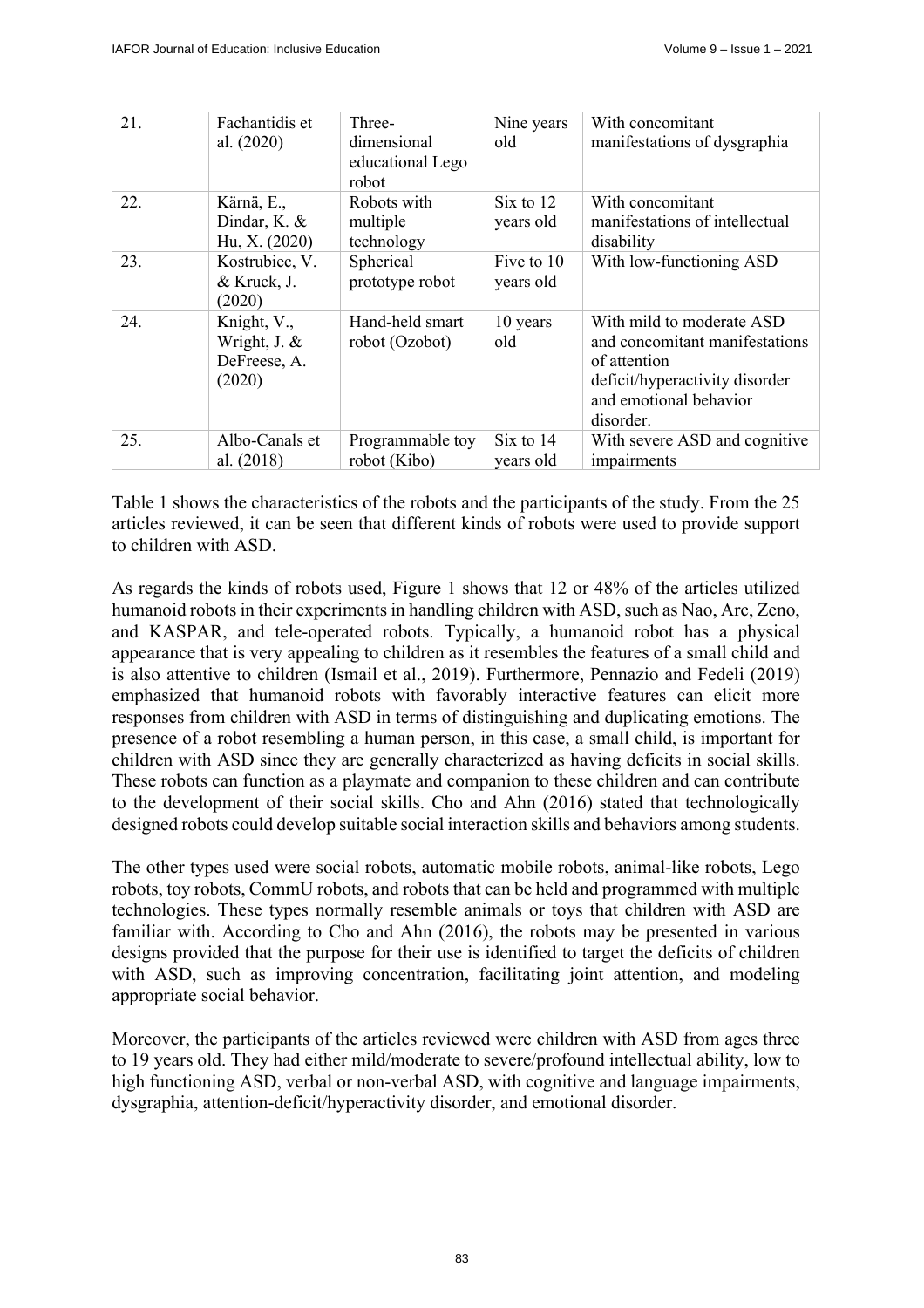

# **Research Question 2. What are the effects of robotics in supporting children with ASD?**

| <b>Research</b><br><b>Number</b> | <b>Targeted Skill/s</b>                                                                                                                                | <b>Effects</b>                                                                                                                                                                                                                      |
|----------------------------------|--------------------------------------------------------------------------------------------------------------------------------------------------------|-------------------------------------------------------------------------------------------------------------------------------------------------------------------------------------------------------------------------------------|
| 1.                               | Social (engagement<br>behavior)                                                                                                                        | Child-robot interaction improved the social<br>engagement of some children diagnosed under the<br>spectrum.                                                                                                                         |
| 2.                               | Social and Emotional<br>(treatment adherence, child<br>affect, and likability)                                                                         | With the aid of the robot, participants displayed<br>adherence during the treatment protocol and positive<br>child affect. Also, commendable likability scores were<br>noted due to robot movements, speech, and games.             |
| 3.                               | Cognitive and Social<br>(emotional ability and self-<br>confidence)                                                                                    | The humanoid robot and the further virtual interaction<br>through avatars represented a highly adaptive method to<br>simulate social stories that engaged the child on a<br>cognitive and emotional level.                          |
| 4.                               | Social (learn distrust and<br>deception)                                                                                                               | Involvement of humanoid robots in social rules training<br>for children with ASD had a notable potential.                                                                                                                           |
| 5.                               | Social (eye gaze, imitation,<br>and educator involvement)                                                                                              | Four out of six participants exhibited progress in all the<br>variables before and after the robot training. Only two<br>participants struggled during the experiment due to the<br>presence of a profound intellectual disability. |
| 6.                               | Social and Language<br>(vocal imitation, motor<br>imitation, expressive<br>language, receptive<br>language, react to name,<br>and spontaneous request) | The robot gave different effects on the participants<br>involved in the study. The improvement level from<br>baseline to post-intervention of the two participants<br>varied depending on the variable tested.                      |
| 7.                               | Social (robot awakes<br>children's interest/attention<br>by dancing, singing,<br>dialogue, etc.)                                                       | Robot-assisted intervention, through the proposed<br>control architecture, was considered efficient and<br>successful in strengthening the socialization skills of the<br>participants with ASD.                                    |

Table 2: Robotics and Its Effects on the Targeted Skills of Children with ASD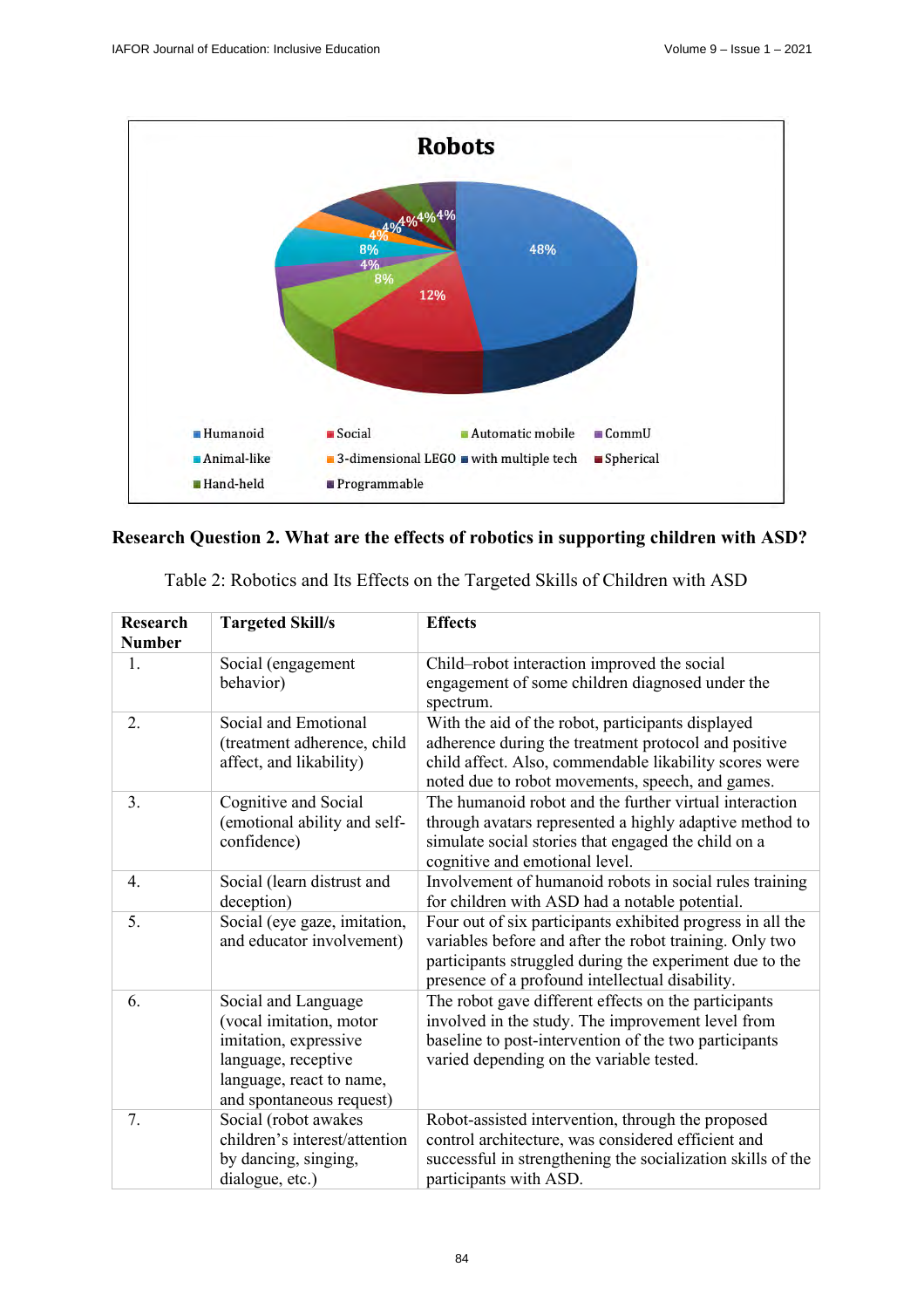| 8.  | Social and Emotional                                                                                                                                   | Findings disclosed unfailing high ratings of happiness,<br>improved comfort ratings, and only slightly declined<br>ratings of desire for further interactions through time.                                                                                                                                                                                                       |
|-----|--------------------------------------------------------------------------------------------------------------------------------------------------------|-----------------------------------------------------------------------------------------------------------------------------------------------------------------------------------------------------------------------------------------------------------------------------------------------------------------------------------------------------------------------------------|
| 9.  | Social (interaction /<br>response)                                                                                                                     | The suitability of specific robot types (on the levels of<br>ASD) and appearance (more human-like humanoid<br>robots over mechanical or mascot-like) were preferred<br>for therapeutic use.                                                                                                                                                                                       |
| 10. | Social                                                                                                                                                 | The robot gave positive effects, offering the children<br>the possibility to improve their social skills.                                                                                                                                                                                                                                                                         |
| 11. | Social and Language<br>(social communication and<br>social skills)                                                                                     | The presence of a robot helped facilitate in prompting<br>triadic relations in ASD.                                                                                                                                                                                                                                                                                               |
| 12. | Social (interaction)                                                                                                                                   | Design of deliberate robot behavior and autonomy over<br>the robot's behavior encouraged engagement and<br>enabled more learning prospects for children with ASD.                                                                                                                                                                                                                 |
| 13. | Social                                                                                                                                                 | The joint attention and communication competence of<br>the participants were enhanced as the robot encouraged<br>engagement.                                                                                                                                                                                                                                                      |
| 14. | Social (eye contact, touch,<br>facial expressions, human<br>interaction)                                                                               | The participant exhibited a remarkable increase in joint<br>eye contact and facial expressions. Significant touch<br>was also recorded, as the participant showed interest in<br>hugging the robot. Imitation and interaction with the<br>robot, teacher, and peers were demonstrated, which<br>validated the affirmative effects of the robot in<br>enhancing human interaction. |
| 15. | Social and Language (eye<br>contact, initiating joint<br>attention, verbal utterances,<br>positive affect, no-<br>response, evading task<br>behaviors) | No other significant differences were attained for the<br>following: initiating joint attention, verbal utterances,<br>positive affect, no-response, and evading task<br>behaviors. Therefore, the robot showed a significant<br>difference in an eye-contact variable when juxtaposed<br>to the human partner.                                                                   |
| 16. | Cognitive (theory of mind<br>and attention time)                                                                                                       | There was no significant difference in supporting the<br>theory of mind and the attention time during the<br>session. However, the response time of the participants<br>with the BLISS robot was shorter compared to when the<br>robot was not present, which gave the parents an easier<br>job when doing the storytelling activity.                                             |
| 17. | Social                                                                                                                                                 | The robot was useful in improving both the socialization<br>and general quality of life potentials of the participants.                                                                                                                                                                                                                                                           |
| 18. | Social                                                                                                                                                 | The children's interaction with robot CommU displayed<br>better Joint Attention (JA) tasks with a human.                                                                                                                                                                                                                                                                          |
| 19. | Social (child's enjoyment,<br>motivation, and willingness<br>to interact)                                                                              | Robot-based interventions were useful for skills<br>acquisition of children with ASD because they found it<br>encouraging and interesting.                                                                                                                                                                                                                                        |
| 20. | Cognitive, Social, and<br>Language (Learning and<br>social interaction abilities)                                                                      | Generally, participants showed a gradual increase in<br>terms of their satisfaction (happiness) level and degree<br>of social interaction.                                                                                                                                                                                                                                        |
| 21. | Social, Language, and<br>Emotional                                                                                                                     | The use of educational robotics was a promising tool to<br>develop the social, communicational, and emotional<br>skills of children with ASD.                                                                                                                                                                                                                                     |
| 22. | Social and Cognitive                                                                                                                                   | The use of adaptable technologies during educational<br>activities offered wide-ranging opportunities for the<br>participants to practice communication and interaction<br>skills.                                                                                                                                                                                                |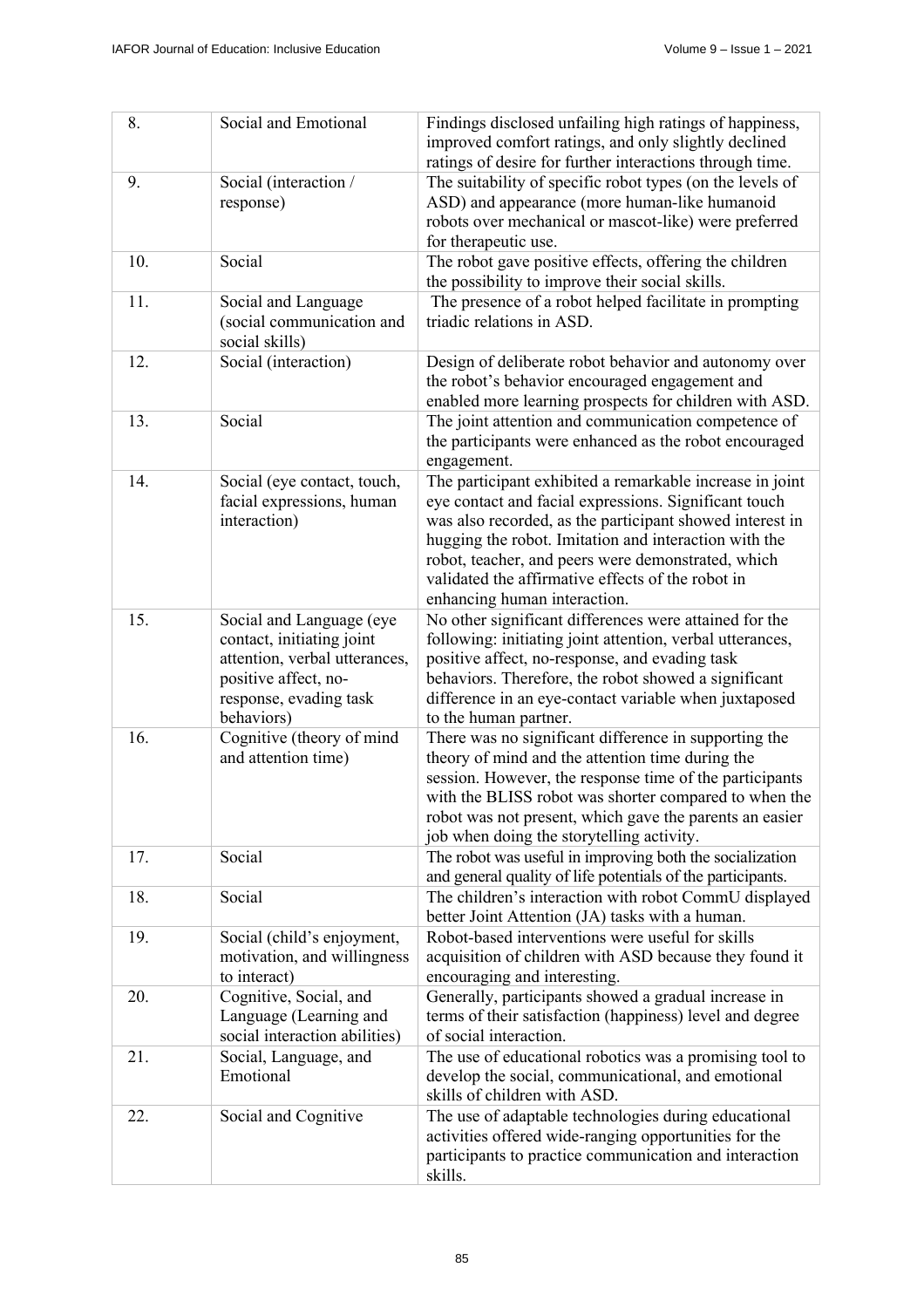| 23. | Social                                                                                           | The robot's sensory rewards produced more positive<br>reactions from the participants compared to the verbal<br>praises from humans. Likewise, educators had a<br>positive view/attitude towards robotic support for<br>evidence-based practice on children diagnosed with<br>ASD. |
|-----|--------------------------------------------------------------------------------------------------|------------------------------------------------------------------------------------------------------------------------------------------------------------------------------------------------------------------------------------------------------------------------------------|
| 24. | Psychomotor (acquisition<br>of three skills: calibrating,<br>drawing track lines, and<br>coding) | The participant demonstrated the ability to reach 100%<br>precision for all the skills tested. Further, he was able to<br>generalize the coding skills to a novel exemplar with<br>100% correctness.                                                                               |
| 25. | Social                                                                                           | The participants were able to play individually and<br>control the robot, which implied impressive<br>engagement. Moreover, the children connected well<br>with the adults present inside the room.                                                                                |

Table 2 reveals the targeted skills in all the articles gathered and the effects disclosed after the exposure of the participants to robots. In terms of skills, it could be seen that there were studies that addressed multiple skills in one research and others focused only on a specific skill. Considering the 25 studies included in this meta-analysis, 23 examined the use of robotics in supporting the social performance of children in the ASD category. This was more than threefourths of the total number of papers analyzed for this present research. This was followed with language and cognitive skills, which were only directed in five and four studies, respectively.

Children who are diagnosed with ASD are known for their recognizable deficiencies in socialization, mainly in the aspect of socio-emotional reciprocity, interaction, and nonverbal communicative behaviors. The diagnostic criteria in DSM 5 support this as it accentuates the "persistent deficits in social communication and social interaction across multiple contexts" among children with ASD (APA, 2013, p. 50). This is followed by specific manifestations to clearly characterize people with the said condition, such as lack of eye gaze or contact, restricted imitation skills, reduced adherence, limited engagement, rigid emotions, and poor facial expressions. Remarkably, these manifestations were purposely targeted under social skills in some of the studies counted in this meta-analysis. This allowed the participants included in these studies to be more able regardless of their restraints, in establishing ageappropriate social competence. The intention to improve the most problematic skill among children with ASD gave an array of opportunities for them to attain a higher level of functional performance.

Concerning the language and communication skills, Wittke et al. (2017) indicated that children who are diagnosed with ASD may also manifest impairments or problems in language, predominantly in the component of pragmatics. More so, the presence of language delays among students in the spectrum is normal (Marrus et al., 2018) considering the struggles they are experiencing in processing language codes and in analyzing the social context of the situation. In relation to the cognitive skills, the inability to understand information and learn concepts is not listed as diagnostic criteria for ASD. Still, it cannot be disregarded that there are students with ASD who struggle in maximizing their executive functioning, such as planning, problem-solving, and reasoning (Center for Autism Research, 2020). These aforementioned arguments validate the language and cognitive problems of people with ASD, and therefore, being used as variables in some of the accumulated robotics-based studies can further fulfill the potentials of this disability population, particularly when the results of these studies gave general positive effects after the introduction of the robots to children with ASD.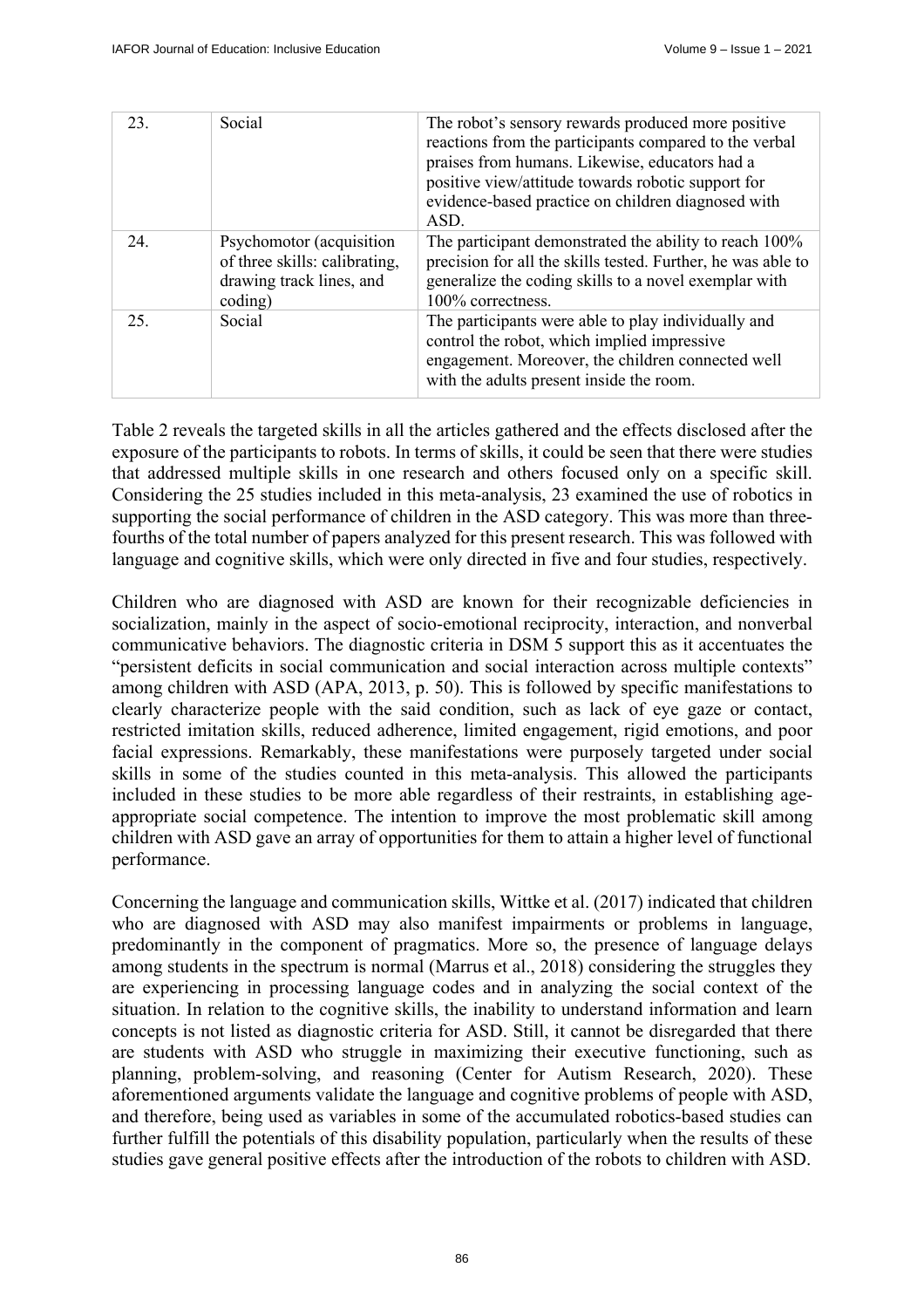The majority of the 25 articles declared the commendable potentiality of utilizing robots in supporting children with ASD. This technology-driven tool can improve the target skills and enhance the present level of performance of the individual studied. This finding is similar to all types of robots. The overall effects verify the applicability of robots in handling children with ASD, irrespective if the robots appear with humanoid features, automatic mobile elements, social components, animal-like structure, or spherical prototype. The study by Feng et al. (2018) highlighted not just the effectiveness of a robot-assisted intervention in intensifying the socialization skills of the participants, but also the decreased responsibilities of the supervisors or teachers in assisting children. This also aligns with the results of Scassellati et al. (2018) who mentioned the strengthened communication abilities and attention span of the participants with ASD, which included alleviated prompts of the caregiver since the existence of the robot during tasks. The social interaction and engagement of the participants were also enhanced during or after the sessions (Aryania et al., 2020; Bharatharaj et al., 2017; Kärnä et al., 2020; Palestra et al., 2017; Schadenberg et al., 2019), which contributes to the possible adaptation of robots in an environment where children with ASD are placed for therapy, education, or even in independent training. However, some studies provided limitations about the effects of a robotics-based intervention on children with ASD. The research of Desideri et al. (2018) specified that robots do not have an analogous degree of effect, as the conducted experiments produced varied results by the participants. Conti et al. (2018) agreed, as two of the six children with ASD included in their experiments encountered difficulties due to profound intellectual disability. Furthermore, the studies of Simut et al. (2016) and Attawibulkul et al. (2018) mentioned that the possible restriction of robotics can also include the definite skills to be addressed as no improvements were seen in the following: initiating joint attention, verbal utterances, positive affect, no-response, evading task behaviors, and supporting the theory of mind. These data with marginal differences between the pre-and post-intervention imply that the effects of robotics-based intervention may be dissimilar and reliant on the severity of the condition and the subskills under a target skill.

# **Research Question 3. What could be the implications of these effects on the learning performance of children with ASD?**

Aside from the applicability of robots for therapy-related concerns, the results show an evident and effective way to facilitate different skills for children with ASD. Many different skills were targeted in the majority of studies scrutinized for this research. As a result, there is a significant increase in the previously seen problematic subskills of the participants.

Children with ASD find it difficult to communicate and interact with other people. With the premise that effective learning and teaching presumes effective social communication, the studies substantiated that the enhancement of socialization skills and communicative intents of children with the presence of robots is significant for the effective learning of students with ASD. The results show significant improvement in the interaction with humans after the interaction with robots, which equates to more successful communication and interaction which is the main concern of children with ASD. During educational activities, robots provide children with ASD with a variety of opportunities to practice communication and interaction skills. This may be regarded as key to better learning performance since it has been established that there is a significant correlation between communication in the classroom and academic performance of students (Fernandes, 2019). Based on the different articles examined, several factors contribute to the increase in performance of children with ASD in the classroom. An increase in motivation and attention is emphasized in many of the studies. Children with ASD are more motivated and more attracted to robots, which is useful for skill acquisition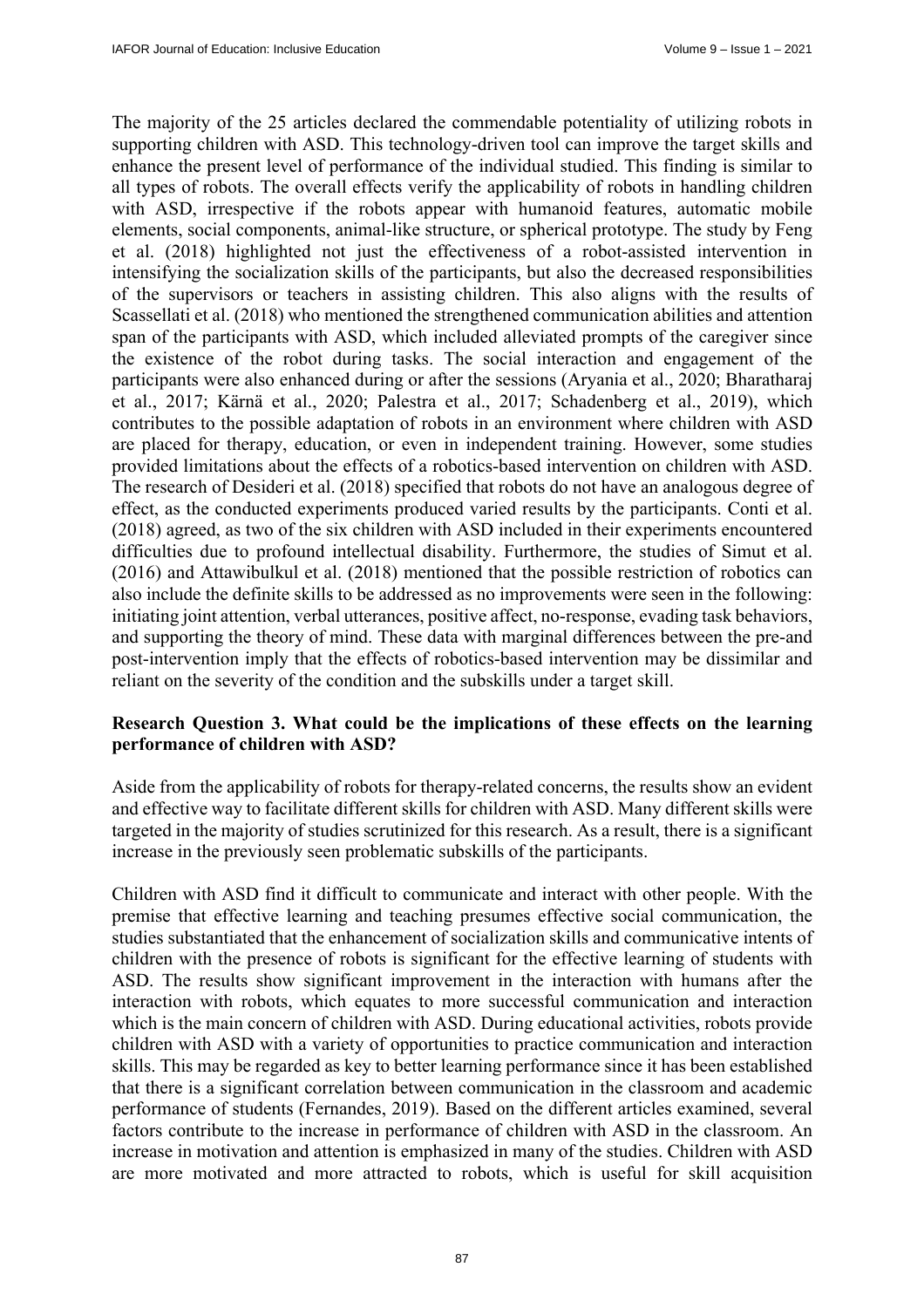(Lebersfeld et al., 2019). The attractive appearances of the humanoid robot seem to get more attention from children with ASD and help prevent fearfulness. This leads to a more engaging interaction where even if the attention time maybe the same, even without the robot, the response time is shorter (Attawibulkul et al., 2018), which will establish more interaction and learning.

Through the use of robots, there is an evident improvement in communication and social interaction. As a result, challenging behaviors that may limit the facilitation of learning are significantly lessened (Fachantidis et al., 2020). In relation to this, the result of interaction with robots is in the aspect of attention. Children with ASD give more attention to other people, following their previous experience of interacting with robots (Kumazaki et al., 2018).

The use of robots is an effective way to facilitate social skills for children with ASD, thus leading to the improvement of social skills and eliciting effective interactions. For instance, eye-contact is strengthened when the robot is partnered with a human (Simut et al., 2016). Interaction with robots promotes better adjustment to and understanding of change in what is happening in the surroundings, and this helps in better understanding of situations and in promoting learning in children with ASD (Pennazio & Fedeli, 2019).

Fundamentally, what is interesting to note is that robotics, aside from the improvements in socialization and improvement in learning performance, is useful for the improvement of the quality of life (Valadão et al., 2016) and satisfaction (happiness) level (Bharatharaj et al., 2017) of children with ASD.

# **Conclusions and Recommendations**

The growing population of children diagnosed with ASD has been a pressing concern of educators and practitioners, which has led them to explore ways to create programs and interventions to improve the adaptive and functional skills of these children. One of the promising tools in therapeutic and educational interventions for children with ASD is the application of robotics. This perspective motivated the present researchers to conduct a metaanalysis to explore the potentials of robotics in supporting children with ASD and to determine its possible implications to the children's learning performance.

Based on the analysis of the identified variables in the current study, the researchers concluded that humanoid robots were largely used in experimental studies included in this meta-analysis for children with ASD irrespective of ages, levels of disability, and target skills. This robot typology was most likely appealing to the participants because of its physical appearance resembling the features of a child which may have been perceived as a playmate and companion that help prevent fear in interacting with others, thus contributing to the development and/or improvement of their social skills. Likewise, social skills were remarkably the foci of most of the studies conducted relative to the use of robotics in supporting children with ASD, followed by language and cognitive skills. The authors of the reviewed articles noted that technologically driven tools, such as robotics, have a commendable potentiality as an intervention in improving the target skills and in enhancing the present level of performance of the understudied. Although humanoid robots were mostly preferred, similar positive outcomes were attained with the other types of robots in the studies conducted, which implies that a robot with appropriately designed features according to its purpose, regardless of appearance, can be used as an intervention in supporting children with ASD. Moreover, the improved social, language, and cognitive skills of the children with ASD using robotics as intervention also indicate a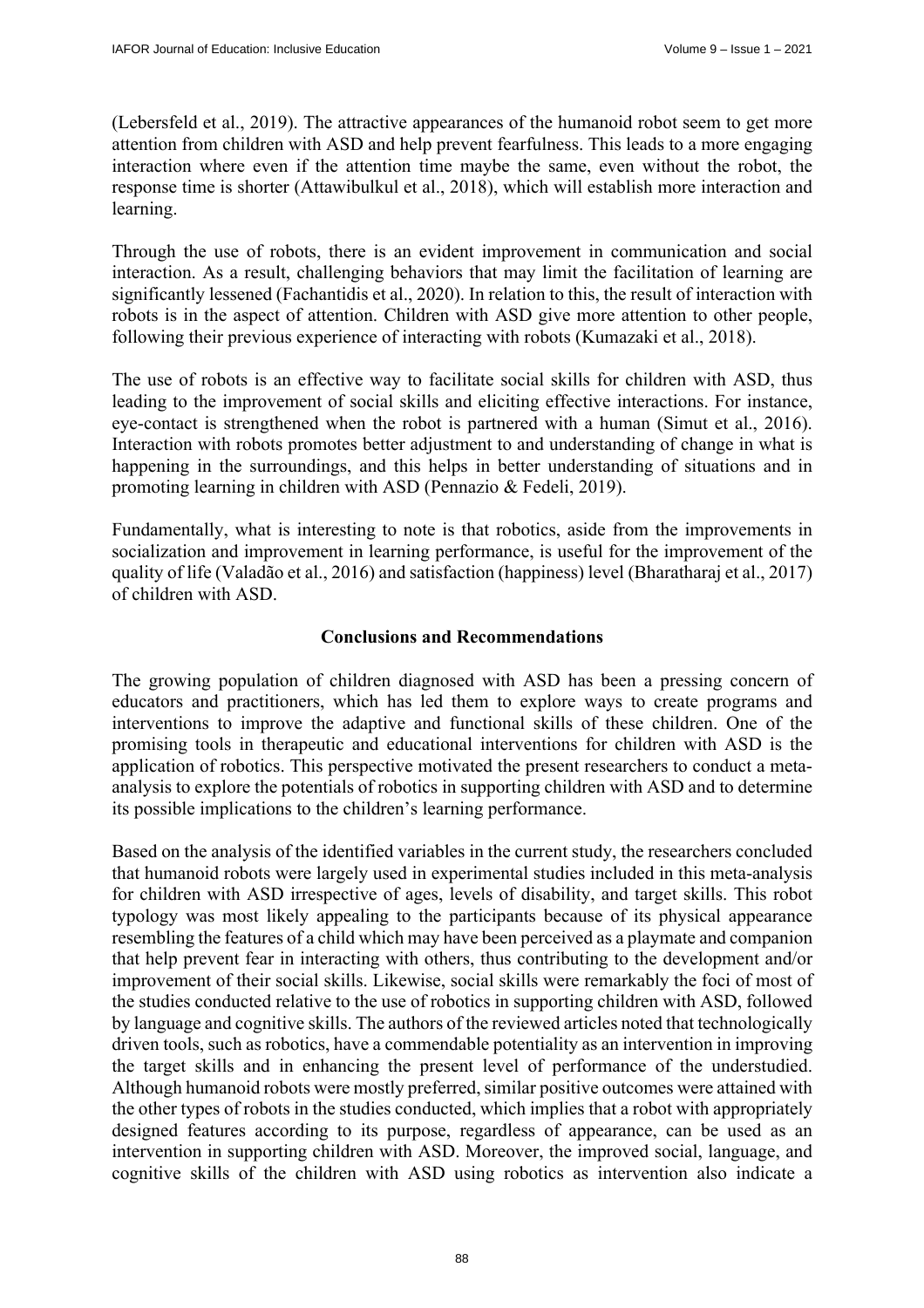promising effect on their learning performance. Notably, the development of these skills has an impact on the learners' performance during the teaching and learning process since these could increase their ability to interact, establish positive relationships, communicate, pay attention, and improve self-esteem – factors that are highly necessary for improving their functional skills and learning performance. The robots can aid in increasing the motivation and attention of the students with ASD and provide them with a variety of activities to engage, communicate, and respond during educational activities.

Lastly, future research could delve into the use of robotics in an inclusive educational setting focused on the supervision and improvement of cognitive-behavioral abilities of students with ASD since literature is scarce in this aspect. Additionally, future studies may also investigate the use of robotics for a specific level of severity of the disability and subskills under a target skill/domain.

It is the hope of educators, practitioners, and researchers that various interventions being studied and implemented such as robotics will not only develop and enhance the adaptive, functional, and cognitive skills, and learning performance of the students with ASD, but most importantly to better their state of life that would eventually allow them to experience happiness in their existence.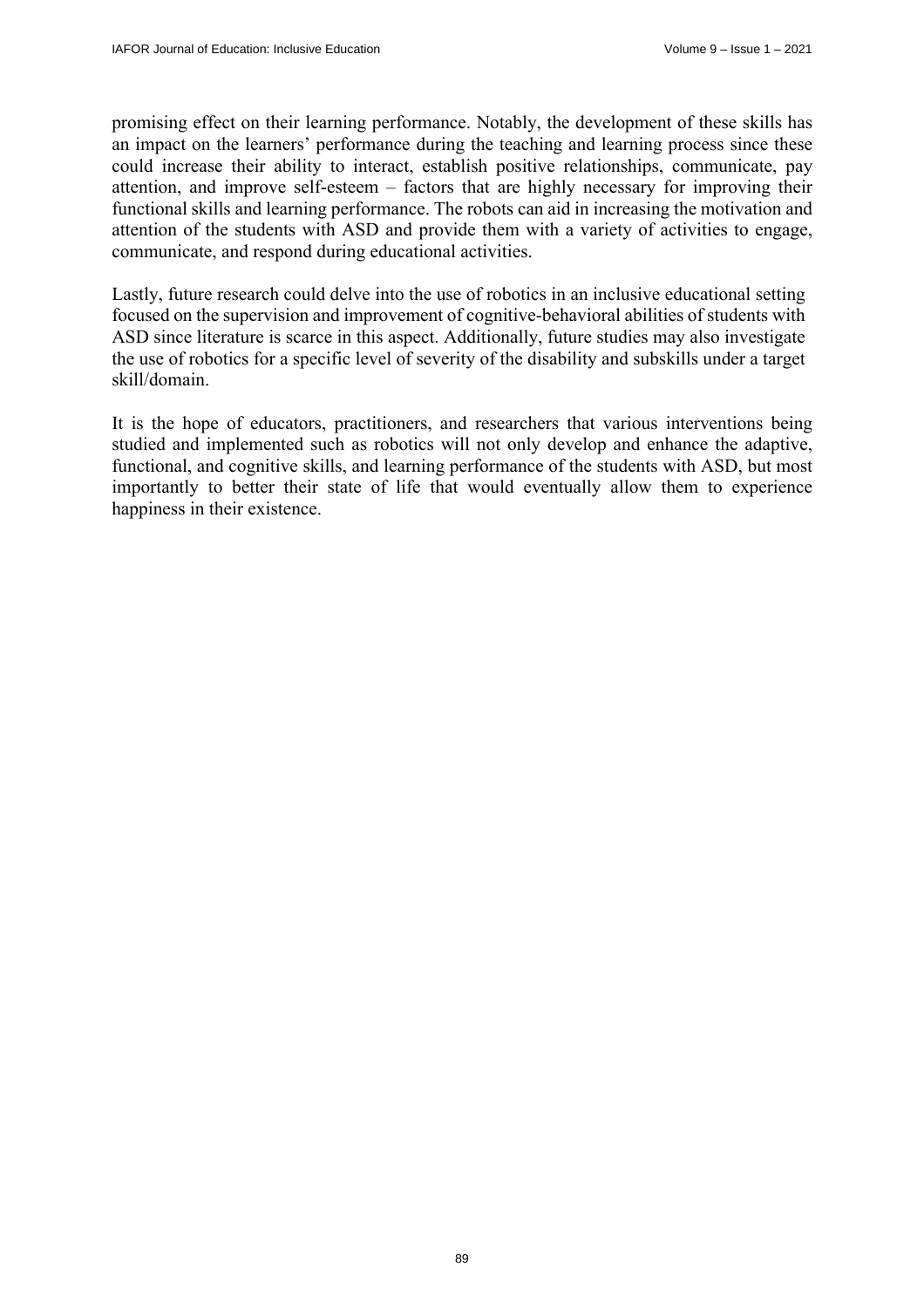## **References**

- Albo-Canals, J., Martelo, A. B., Relkin, E., Hannon, D., Heerink, M., Heinemann, M., Leidl, K., & Bers, M. U. (2018). A pilot study of the KIBO robot in children with severe ASD. *International Journal of Social Robotics*, *10*(3), 371–383. <https://doi.org/10.1007/s12369-018-0479-2>
- Alcorn, A. M., Ainger, E., Charisi, V., Mantinioti, S., Petrovic, S. Schadenberg, B. R., Tavassoli, T. & Pellincano, E. (2019). Educators' views on using humanoid robots with autistic learners in special education settings in England. *Frontiers in Robotics and AI*, 6(107), 1–15.<https://doi.org/10.3389/frobt.2019.00107>
- American Psychiatric Association. (2013). *Diagnostic and statistical manual of mental disorders (DSM-5)*. American Psychiatric Pub. <https://doi.org/10.1176/appi.books.9780890425596>
- Aryania, A., Aghdasi, H. S., Beccaluva, E.A., & Bonarini, A. (2020). Social engagement of children with autism spectrum disorder (ASD) in imitating a humanoid robot: A case study. *SN Applied Sciences 2(1085).*  <https://doi.org/10.1007/s42452-020-2802-4>
- Attawibulkul, S., Sornsuwonrangsee, N., Jutharee, W., & Kaewkamnerdpong, B. (2018). Using storytelling robot for supporting autistic children in theory of mind. *International Journal of Bioscience, Biochemistry and Bioinformatics*, *9*(2), 100–108. <https://doi.org/10.17706/ijbbb.2019.9.2.100-108>
- Berk-Smeekens, I., Dongen-Boomsma, M., De Korte, M. W., Den Boer, J. C., Oosterling, I. J., Peters-Scheffer, N. C., Buitelaar, J. K., Barakova, E. I., Lourens, T., Staal, W.G. & Glennon, J. C. (2020). Adherence and acceptability of a robot-assisted pivotal response treatment protocol for children with autism spectrum disorder. *Scientific reports*, *10*(1), 1–11. <https://doi.org/10.1038/s41598-020-65048-3>
- Bharatharaj, J., Huang, L., Mohan, R. E., Al-Jumaily, A., & Krägeloh, C. (2017). Robotassisted therapy for learning and social interaction of children with autism spectrum disorder. *Robotics*, *6*(1), 4.<https://doi.org/10.3390/robotics6010004>
- Center for Autism Research. (2020, June 9). *Executive function difficulties.* CAR Autism Roadmap. *<https://www.carautismroadmap.org/executive-function/>*
- Cheung, M. W., L. & Vijayakumar R. (2016) A guide to conducting a meta-analysis. *Neuropsychology Rev 26,*121–128. <https://doi.org/10.1007/s11065-016-9319-z>
- Cho, S. J., & Ahn, D. H. (2016). Socially assistive robotics in autism spectrum disorder. *Hanyang Medical Reviews*, *36* (1), 17. <https://doi.org/10.7599/hmr.2016.36.1.17>
- Conti, D., Di Nuovo, A., Trubia, G., Buono, S., & Di Nuovo, S. (2018, March). Adapting robot-assisted therapy of children with autism and different levels of intellectual disability: a preliminary study. In *Companion of the 2018 ACM/IEEE International Conference on Human-Robot Interaction*, 91–92. <https://doi.org/10.1145/3173386.3176962>
- Desideri, L., Negrini, M., Malavasi, M., Tanzini, D., Rouame, A., Cutrone, M. C., & Hoogerwerf, E. J. (2018). Using a humanoid robot as a complement to interventions for children with autism spectrum disorder: A pilot study. *Advances in Neurodevelopmental Disorders*, *2*(3), 273–285. <https://doi.org/10.1007/s41252-018-0066-4>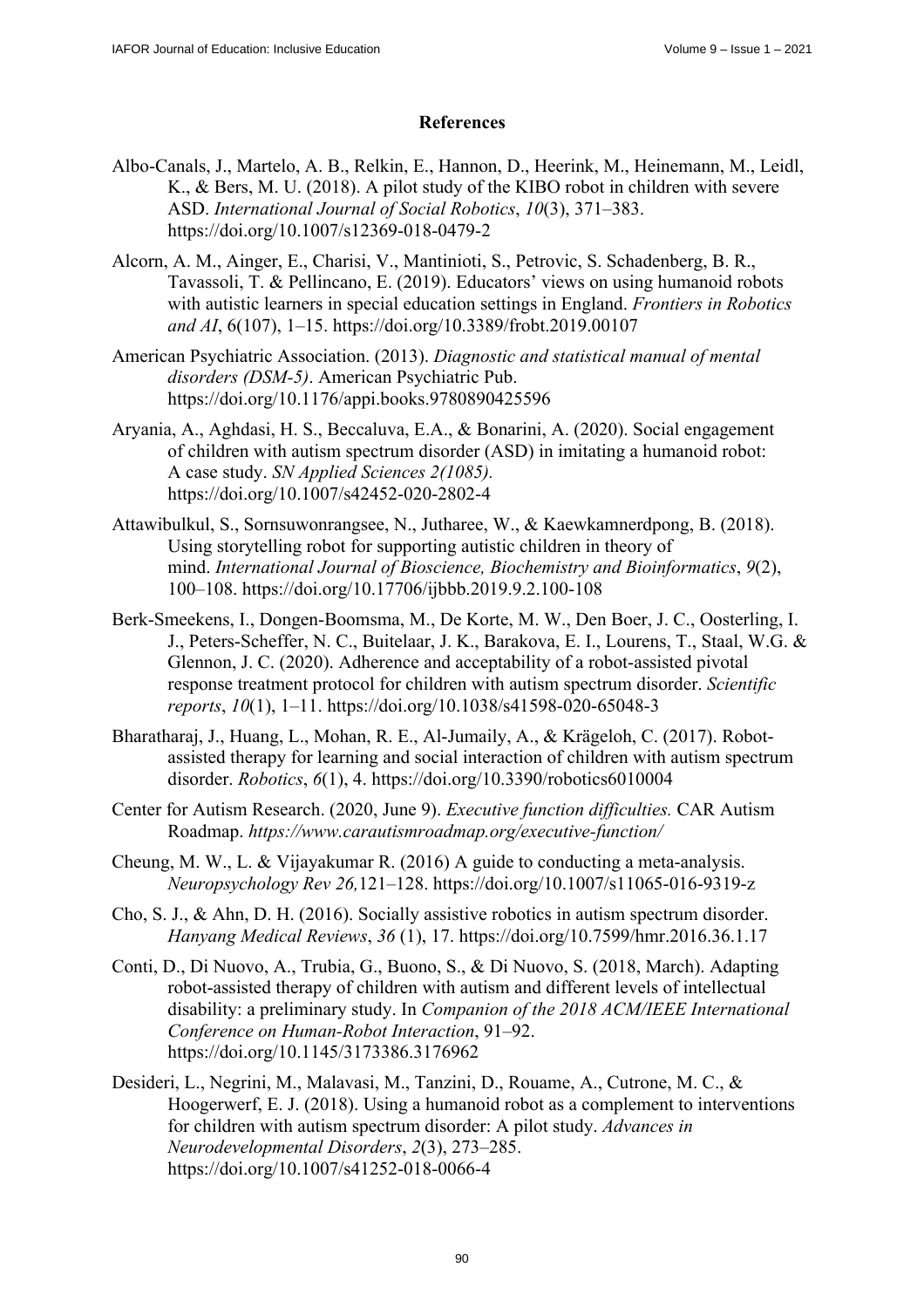- Elflein, J. (2020). *Prevalence of autism spectrum disorder among children in select countries worldwide as of 2020.* [Statista. https://www.statista.com/statistics/676354/autism](https://www.statista.com/statistics/676354/autism-rate-among-children-select-countries-worldwide/)rate-[among-children-select-countries-worldwide/](https://www.statista.com/statistics/676354/autism-rate-among-children-select-countries-worldwide/)
- Fachantidis, N., Syriopoulou-Delli, C. K., Vezyrtzis, I., & Zygopoulou, M. (2020). Beneficial effects of robot-mediated class activities on a child with ASD and his typical classmates. *International Journal of Developmental Disabilities*, *66*(3), 245–253. <https://doi.org/10.1080/20473869.2019.1565725>
- Feng, Y., Jia, Q. & Wei, W. (2018). A control architecture of robot-assisted intervention for children with autism spectrum disorder. *Journal of Robotics Special Issue,* 1–12*.* <https://doi.org/10.1155/2018/3246708>
- Fernandes, C., (2019) *The relationship between teacher communication, and teacher credibility, student motivation, and academic achievement in India* (UMI No. 10980753) [Doctoral dissertation, Concordia University, Portland]. ProQuest Dissertations & Theses Global database.
- Gurevitch, J., Koricheva, J., Nakagawa, S., & Stewart, G. (2018). Meta-analysis and the science of research synthesis. *Nature, 555*, 175–182. <https://doi.org/10.1038/nature25753>
- Ismail, L. I., Verhoeven, T., Dambre, J., & Wyffels, F. (2019). Leveraging robotics research for children with autism: A review. *International Journal of Social Robotics*, *11*(3), 389–410. <https://doi.org/10.1007/s12369-018-0508-1>
- Kärnä, E., Dindar, K. & Hu, X. (2020). Educators' engagement with children with autism spectrum disorder in a learning environment with multiple technologies in Finland and China. *Interactive Learning Environments, 28*(1), 50–64. <https://doi.org/10.1080/10494820.2018.1512002>
- Knight, V. F., Wright, J., & DeFreese, A. (2019). Teaching robotics coding to a student with ASD and severe problem behavior. *Journal of Autism and Developmental Disorders*, *49*(6), 2632–2636. <https://doi.org/10.1007/s10803-019-03888-3>
- Koch, S. A. (2018). *Effectiveness and acceptability of a robot-based social skills intervention for children with autism spectrum disorder* (UMI No. 10598918) [Doctoral dissertation, University of Alabama]. ProQuest Dissertations & Theses Global database.
- Kostrubiec, V. & Kruck, J. (2020). Collaborative research project: Developing and testing a robot-assisted intervention for children with autism. *Front. Robot. AI 7:37*. <https://doi.org/10.3389/frobt.2020.00037>
- Kumazaki, H., Muramatsu T., Yoshikawa, Y., Yoshimura, Y., Ikeda, T., Hasegawa, C., Saito, D. N., Shimaya, J., Ishiguro, H., Mimura, M., & Kikuchi, M. (2019). Brief Report: A novel system to evaluate autism spectrum disorders using two humanoid robots. *Journal of Autism and Developmental Disorders* (2019) *49*(4) 1709–1716. <https://doi.org/10.1007/s10803-018-3848-7>
- Kumazaki, H., Yoshikawa, Y., Yoshimura, Y., Ikeda, T., Hasegawa, C., Saito, D. N., Tomiyama, S., An, K., Shimaya, J., Ishiguro, H., Matsumoto, Y., Minabe, Y., & Mitsuru K. (2018). The impact of robotic intervention on joint attention in children with autism spectrum disorder. *Molecular Autism 9*(46), 2–10. <https://doi.org/10.1186/s13229-018-0230-8>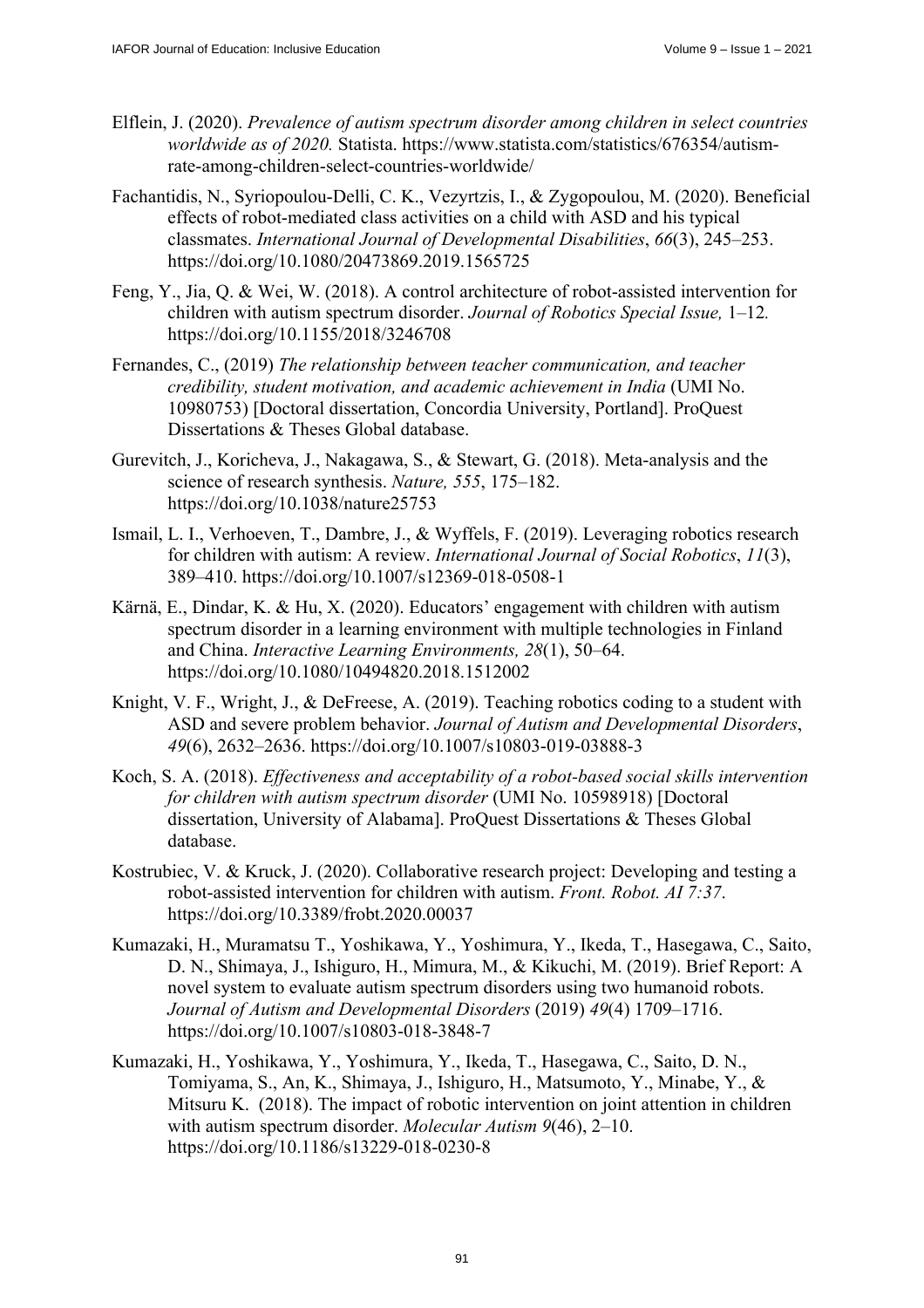- Kumazaki, H., Warren, Z., Muramatsu, T., Yoshikawa Y., Matsumoto Y., Miyao, M., Nakano, M., Mizushima, S., Wakita, Y., Ishiguro, H., Mimura, M., Minabe, Y., & Kikuchi, M. (2017). A pilot study for robot appearance preferences among highfunctioning individuals with autism spectrum disorder: Implications for therapeutic use. PLoS ONE 12*(10):* e0186581. [https://doi.org/ 10](https://doi.org/).1371/journal.pone.0186581
- Lebersfeld, J. B., Brasher, C., Biasini, F., & Hopkins, M. (2019). Characteristics associated with improvement following the sam robot intervention for children with autism spectrum disorder. *International Journal of Pediatrics and Neonatal Care, 5*(151)*.* [https://doi. or](https://doi)g/10.15344/2455-2364/2019/151
- Marrus, N., Hall, L. P., Paterson, S. J., Elison, J. T., Wolff, J. J., Swanson, M. R., Parish-Morris, J., Eggerbrecht, A. T., Pruett, J. R., Hazlett, H. C., Zwaigenbaum, L., Dager, S., Estes, A. M., Schultz, R. T., Botteron, K. N., Piven, J., & Constantino, J. N. (2018). Language delay aggregates in toddler siblings of children with autism spectrum disorder. *Journal of neurodevelopmental disorders*, *10*(29). <https://doi.org/10.1186/s11689-018-9247-8>
- Mengoni, S. E., Dautenhahn, K., Sharma, S., Guldberg, K., Robins, B., Wellsted, D., Irvine, K., Thakur, D., & Barton, G. (2017). Feasibility study of a randomised controlled trial to investigate the effectiveness of using a humanoid robot to improve the social skills of children with autism spectrum disorder (KASPAR RCT): A study protocol. *BMJ Open, 7*(6):e017376. <https://doi.org/10.1136/bmjopen-2017-017376>
- Palestra, G., Cazzato, D., Adamo, F., Bortone, I., & Distante, C. (2017). Assistive robot, RGB-D sensor and graphical user interface to encourage communication skills in ASD Population. *Journal of Medical Robotics Research*, *02*(02), 1740002. <https://doi.org/10.1142/s2424905x17400025>
- Pennazio, V. (2017). Social robotics to help children with autism in their interactions through imitation. *Research on Education and Media*, *9*(1), 10–16. [https://doi.org/10.1515/rem-2017-0003;](https://doi.org/10.1515/rem-2017-0003)
- Pennazio, V., & Fedeli, L. (2019). A proposal to act on theory of mind by applying robotics and virtual worlds with children with ASD. *Journal of E-Learning and Knowledge Society*, *15*(2), 59–75. <https://doi.org/10.20368/1971-8829/1632>
- Sanz-Cervera, P., Pastor-Cerezuela, G., González-Sala, F., Tárraga-Mínguez, R., & Fernández-Andrés, M. I. (2017). Sensory processing in children with autism spectrum disorder and/or attention deficit hyperactivity disorder in the home and classroom contexts. *Frontiers in psychology*, *8*, 1772. <https://doi.org/10.3389/fpsyg.2017.01772>
- Scassellati, B., Boccanfuso, L., Huang, C.-M., Mademtzi, M., Qin, M., Salomons, N., Ventola, P., & Shic, F. (2018). Improving social skills in children with ASD using a long-term, in-home social robot. *Science Robotics*, *3*(21), eaat7544. <https://doi.org/10.1126/scirobotics.aat7544>
- Schadenberg, B. R., Reidsma, D, Heylen, D. K. J., & Evers, V. (2020). Differences in spontaneous interactions of autistic children in an interaction with an adult and humanoid robot. *Front. Robot. AI 7*, 28*.* [https://doi.org/ 10](https://doi.org/).3389/frobt.2020.00028
- Simut, R. E., Vanderfaeillie, J., Peca, A., Van de Perre, G., & Vanderborght, B. (2016). Children with autism spectrum disorders make a fruit salad with probo, the social robot: An interaction study. *Journal of Autism and Developmental Disorders*, *46*(1), 113–126. [https://doi.org/10.1007/s10803-015-2556-9.](https://doi.org/10.1007/s10803-015-2556-9)